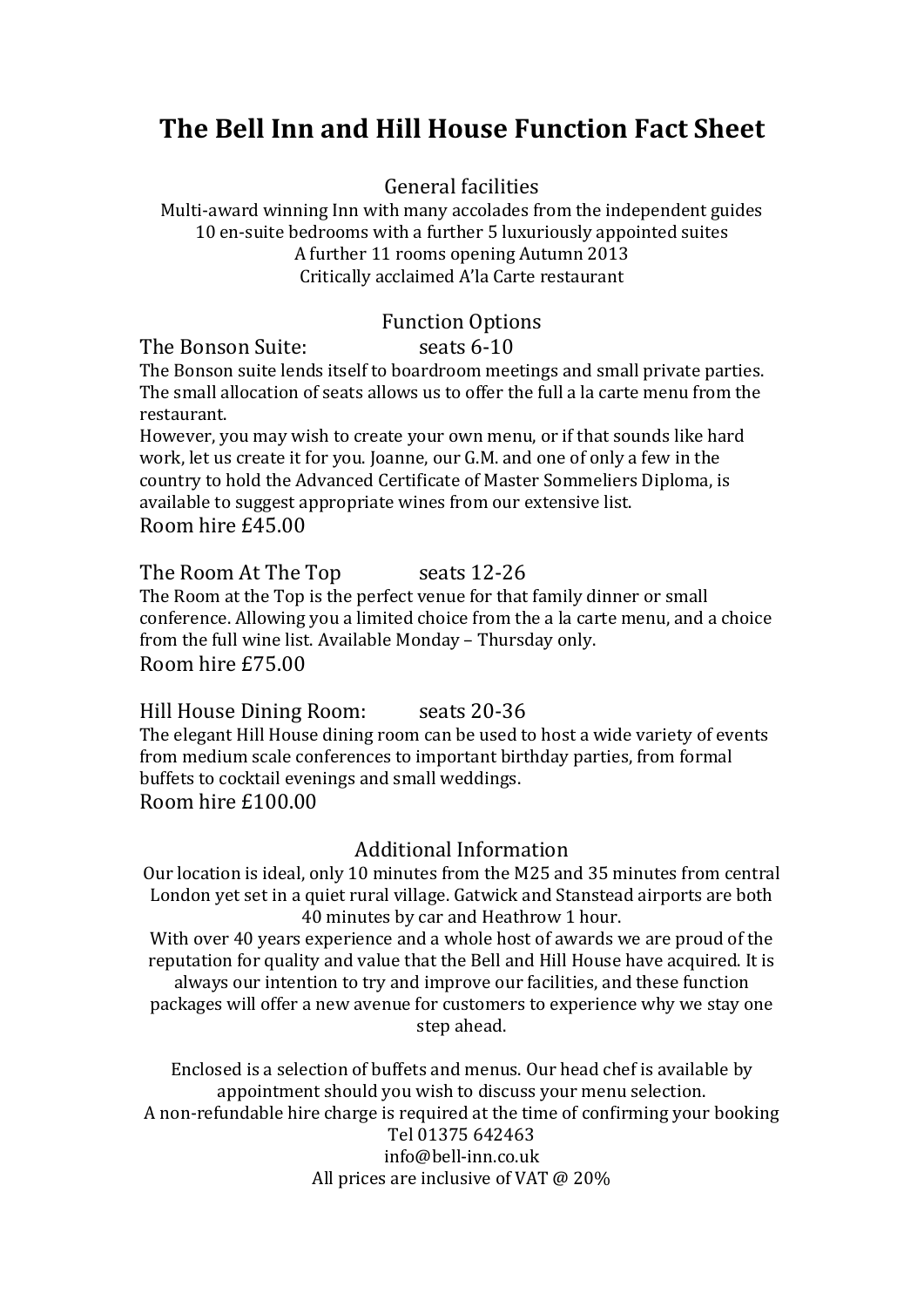# Banqueting Menus

When selecting from our banqueting menu we would ask that you choose one set menu for your party. Final menu selections must be made two weeks prior to your booking in order that we may maintain the highest possible standards

**Please select one starter, one main course and one dessert for your party**

# **Starters**

# Roasted tomato soup with basil crisps and garlic croutons **4.95**

Baked Golden Cross and red onion tart with wild rocket and balsamic **6.50**

Ham hock and chicken liver terrine on red onion marmalade with deep fried poached egg **6.95**

Grilled Asparagus with sauté mushrooms, garlic and parsley **7.50**

Grilled fillet of sea bass with sweetcorn, cockle and spring onion chowder **7.95**

Wild mushroom and quail egg Scotch egg with aioli and basil sauce **7.95**

Tian of Cornish Crab, avocado and roma tomato with pineapple chutney and granary Melba toast **8.95**

Pillow of Loch Fyne smoked salmon, crab and crayfish with tomato chilli jam and wild rocket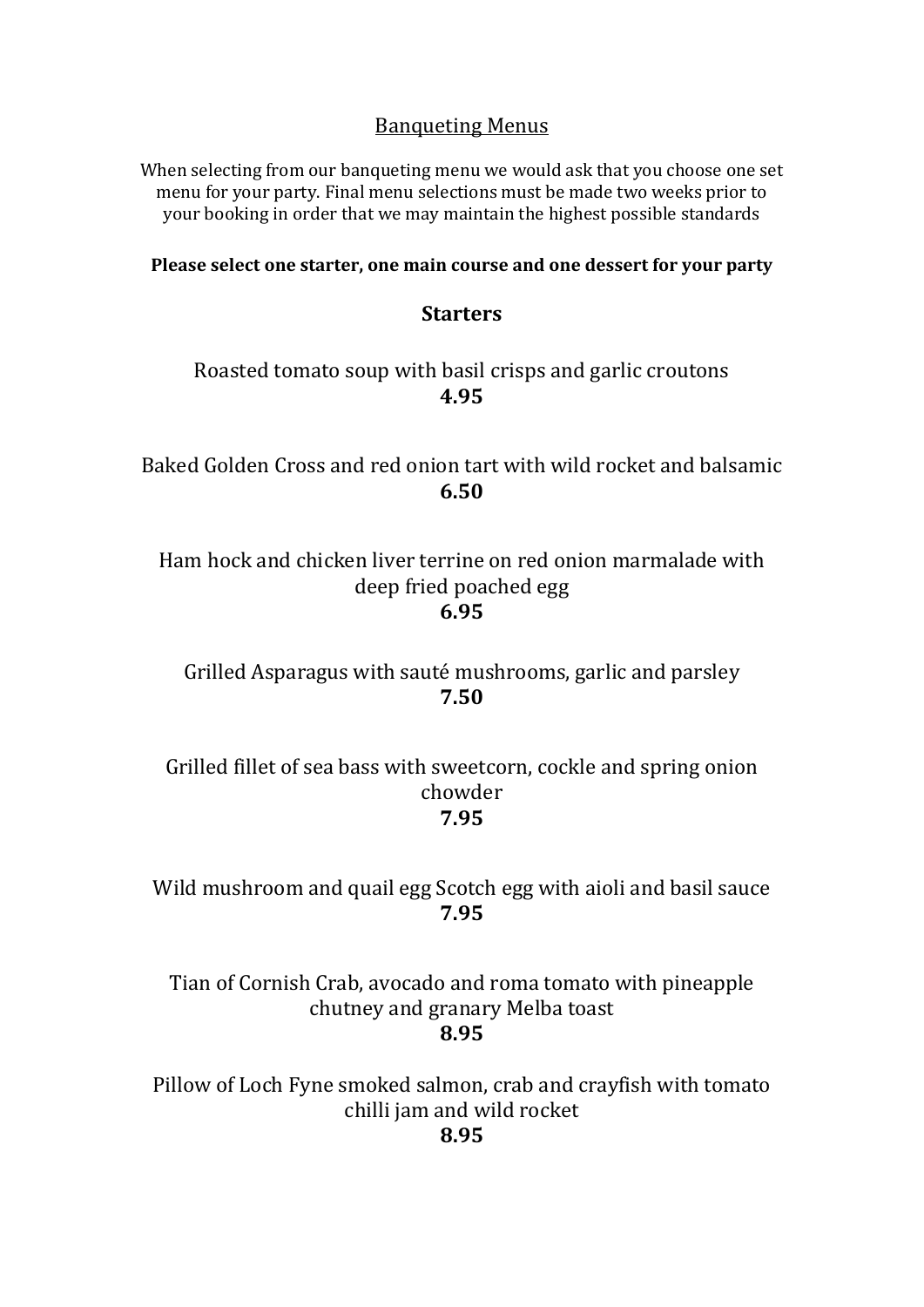# **Main Courses**

Sauté butternut squash, pine nuts and raisins in a butter puff pastry lattice on spiced tomato sauce **11.95**

Roast leeks filled with pimento cous cous, Applewood smoked cheese and shallot rings **11.95**

Sage roasted corn fed chicken on dauphinoise potatoes with white onion sauce Panache of Vegetables **14.95**

Rolled confit of Prior Hall Farm pork belly with creamed corn, sweet potato fondant and smoked bacon veloute Panache of Vegetables **14.95**

Slow roast shin of beef with caramelised onions and parmesan glazed potatoes Panache of Vegetables **15.95**

Pan fried fillet of salmon with pave crab risotto and hollandaise Roasted root vegetables **16.10**

Rolled fillet of cod filled with crayfish and tarragon on crushed new potatoes with prawn bisque Fondant potatoes and sauté cabbage **16.10**

Confit shoulder and roast rack of English lamb with garlic jus Fondant Potatoes, Carrots and Mange Tout **19.95**

Honey roast and confit duck with boulangere potatoes, parsnip fondant and oyster mushroom Roast red onions, carrots and thyme **19.95**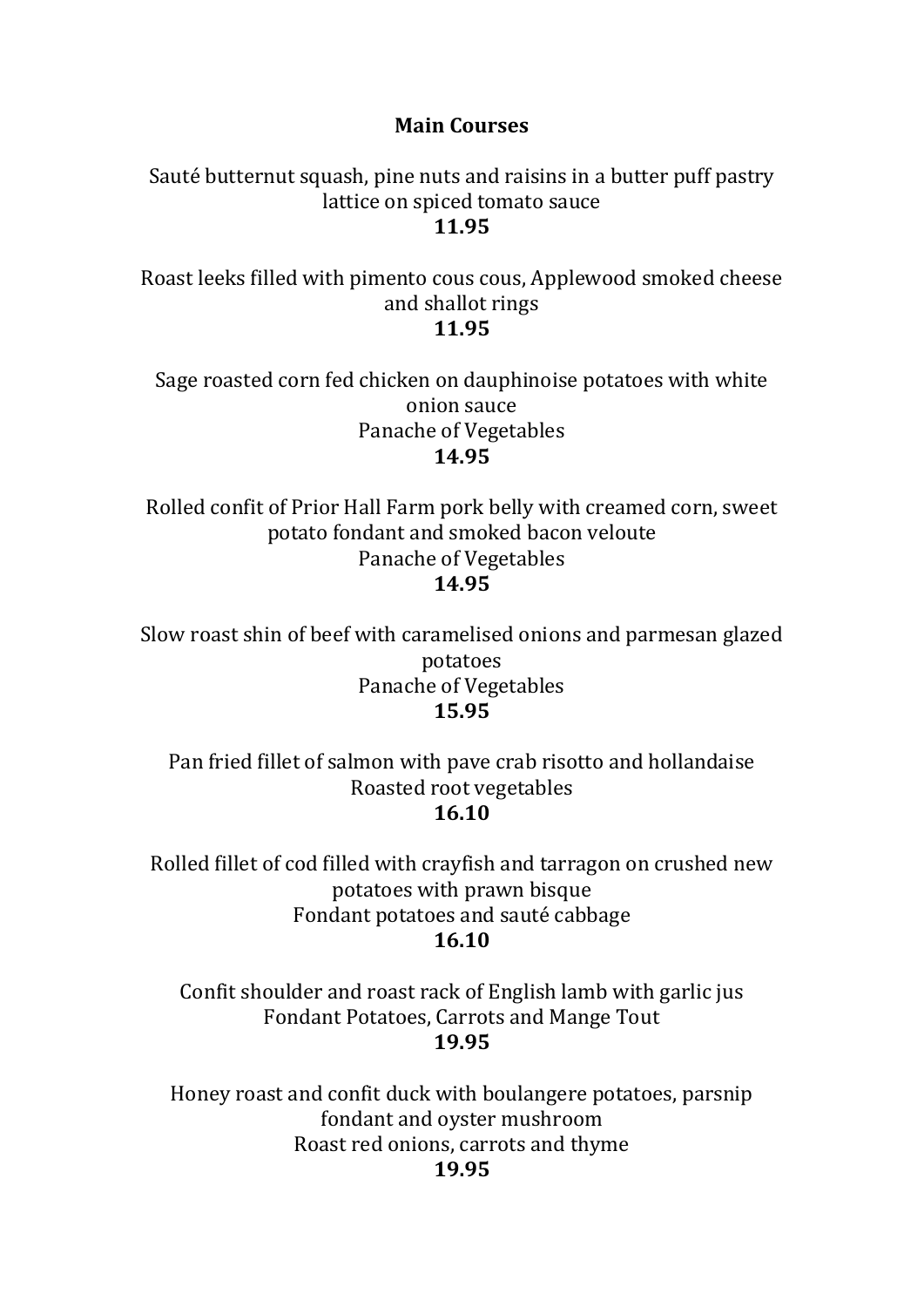## **Desserts**

Glazed Lemon tart with Bramley apple puree and yoghurt sorbet **5.95**

Orange, pink grapefruit and black grapes with mango sorbet and banana crisps **5.95**

> Bramley apple crème brulee with yoghurt sorbet **6.10**

Strawberry mousse with white chocolate centre, shortbread and popping candy **6.95**

Bakewell and toasted almond tart with plum sorbet **6.95**

Dark and white chocolate torte with pistachio ice cream and pistachio tuile **6.95**

Sticky toffee baked cheesecake and pistachio baked Alaska, raspberries and chopped pistachios **7.95**

> Fresh filter Coffee/Tea **1.50**

Coffee and Petit Fours **3.50**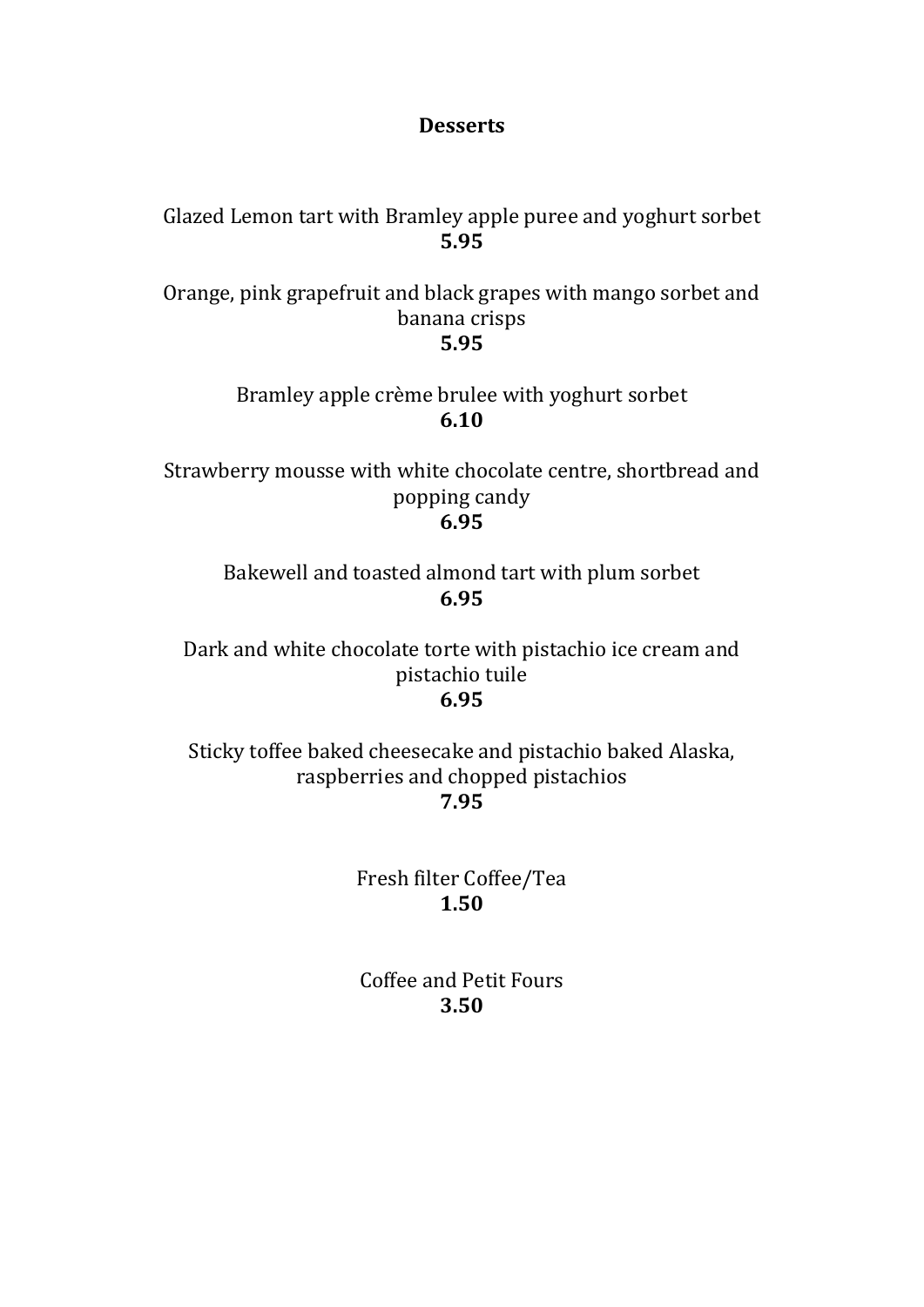Finger Buffets

#### **Menu A £10.50**

Square sandwiches and wraps Cocktail Cumberland sausages with honey and poppy seeds Tiger prawns wrapped in filo with garlic mayonnaise Oven dried tomato and thyme palmiers Fruit platter

## **Menu B £14.95**

Square sandwiches and wraps Scotch egg with mustard mayo Loch Fyne smoked salmon and crème fraiche blinis Stilton and puff pastry pin wheels Chicken satay with wasabi mayo Mini fruit tarts

## **Menu C £16.95**

Finger sandwiches and wraps Soy and honey sesame pork belly Thai crab risotto balls with sweet chilli sauce Deep fried brie with balsamic and red onion confit Pancetta and parmesan cheese straws Mini chocolate and lemon tarts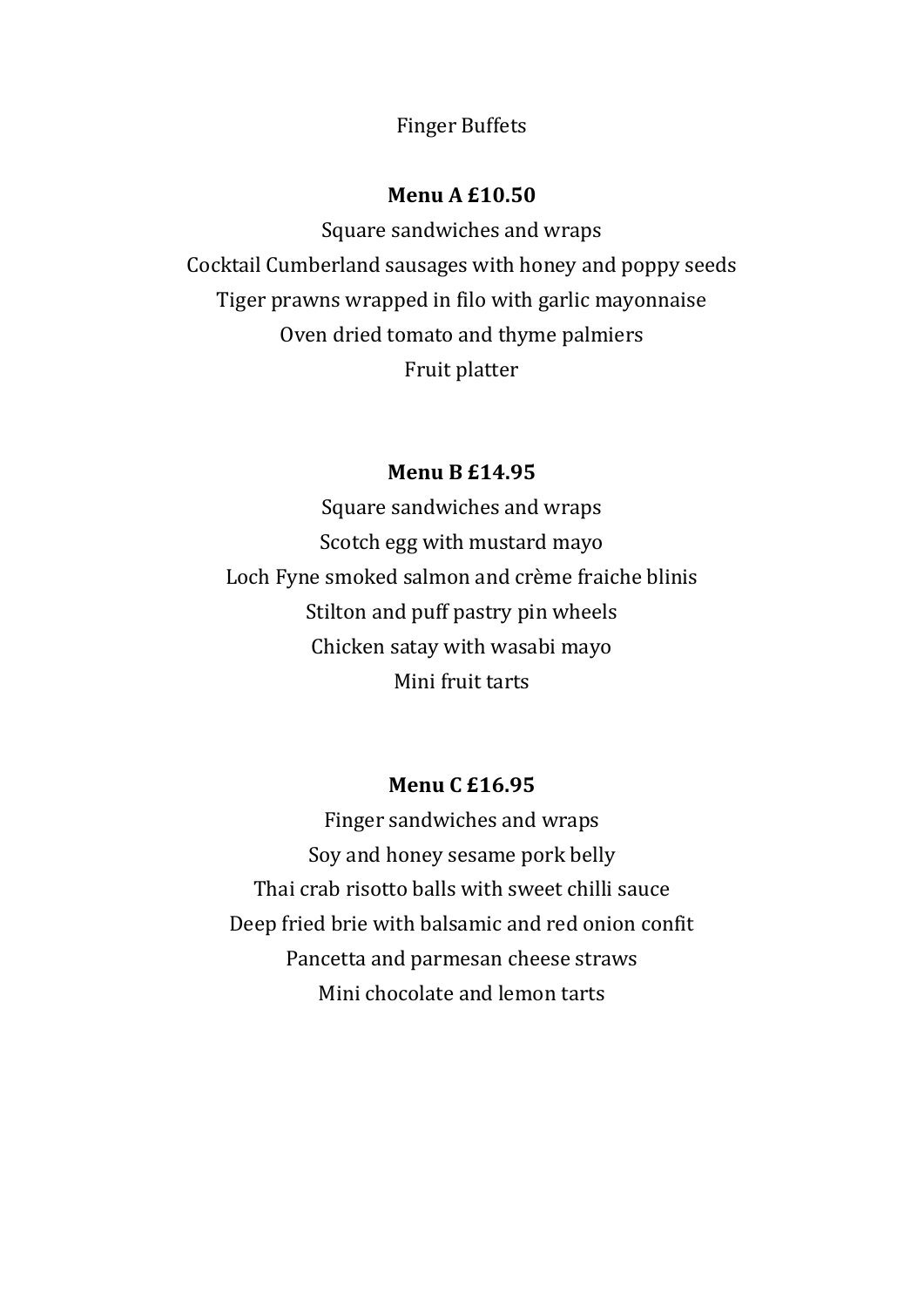# Knife and Fork Buffets

#### **Menu A £14.95**

Honey and mustard ham hock galantine with red onion jam Peppered smoked mackerel, salmon and crayfish terrine with creamed horseradish Spring onion and stilton tart, Waldorf salad and balsamic Mixed leaves with mustard dressing and garlic croutons Roasted pepper cous cous Blueberry and pear torte with almond cream

#### **Menu B £16.95**

Sliced Parma ham, salami and garlic sausage with marinated olives and bread

Tian of prawns with mango, tomato, lime and crème fraiche Roma tomato and buffalo mozzarella salad with basil and balsamic Char grilled new potatoes with green beans, cherry tomatoes and quail's egg salad

Lemon posset with raspberry compote and biscotti biscuit

#### **Menu C £18.95**

Dressed poached salmon

Sauté lamb with orange, tarragon and apricots with braised onion rice Caramelised onion and feta cheese moussaka Potato, red onion and chive salad with honey vinaigrette Dice of cucumber, carrot, sweetcorn, pea and mayonnaise salad Bramley apple and toffee cheesecake with raspberry shortbread

#### **Working Lunch £13.95**

Chilli beef with kidney beans

or

Thai green curry with wild rice Baby gem and cherry tomato salad with balsamic dressing Dark chocolate tart with Chantilly cream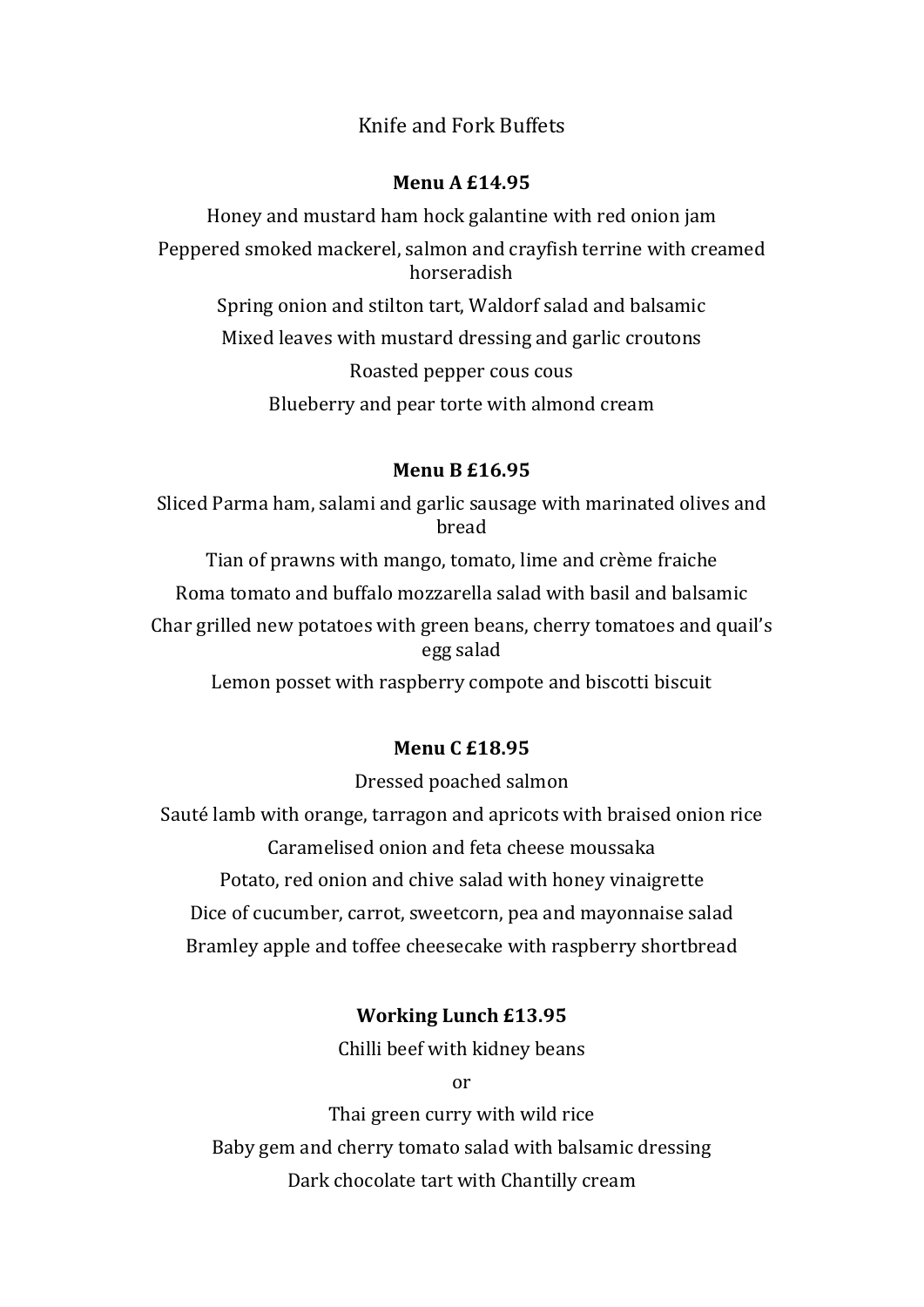# The Bell Inn Function Booking Form

| Name: 1980 - 1980 - 1980 - 1980 - 1980 - 1980 - 1980 - 1980 - 1980 - 1980 - 1980 - 1980 - 1980 - 1980 - 1980 - |                                                               |
|----------------------------------------------------------------------------------------------------------------|---------------------------------------------------------------|
|                                                                                                                |                                                               |
|                                                                                                                |                                                               |
|                                                                                                                |                                                               |
|                                                                                                                |                                                               |
|                                                                                                                |                                                               |
|                                                                                                                | Time of function Arrival: Depart:                             |
|                                                                                                                | I enclose a non-refundable room hire charge of $f_{\text{2}}$ |

# **Cancellation policy and agreement**

Full balance is to be paid two weeks prior to your booking, along with your menu selection. Cancellations made between 1 and 2 weeks before the function date will incur a fee of half the balance. Any cancellation in the final week will result in the loss of the full balance.

Last drinks are served at 11.15pm. Rooms should be vacated no longer than 11.45pm unless prior arrangements are made with our function manager. We reside in a residential area. Please respect our neighbours by complying with our noise limits.

Any damages or breakages will be charged for accordingly.

| Signature: | Date: |
|------------|-------|
|------------|-------|